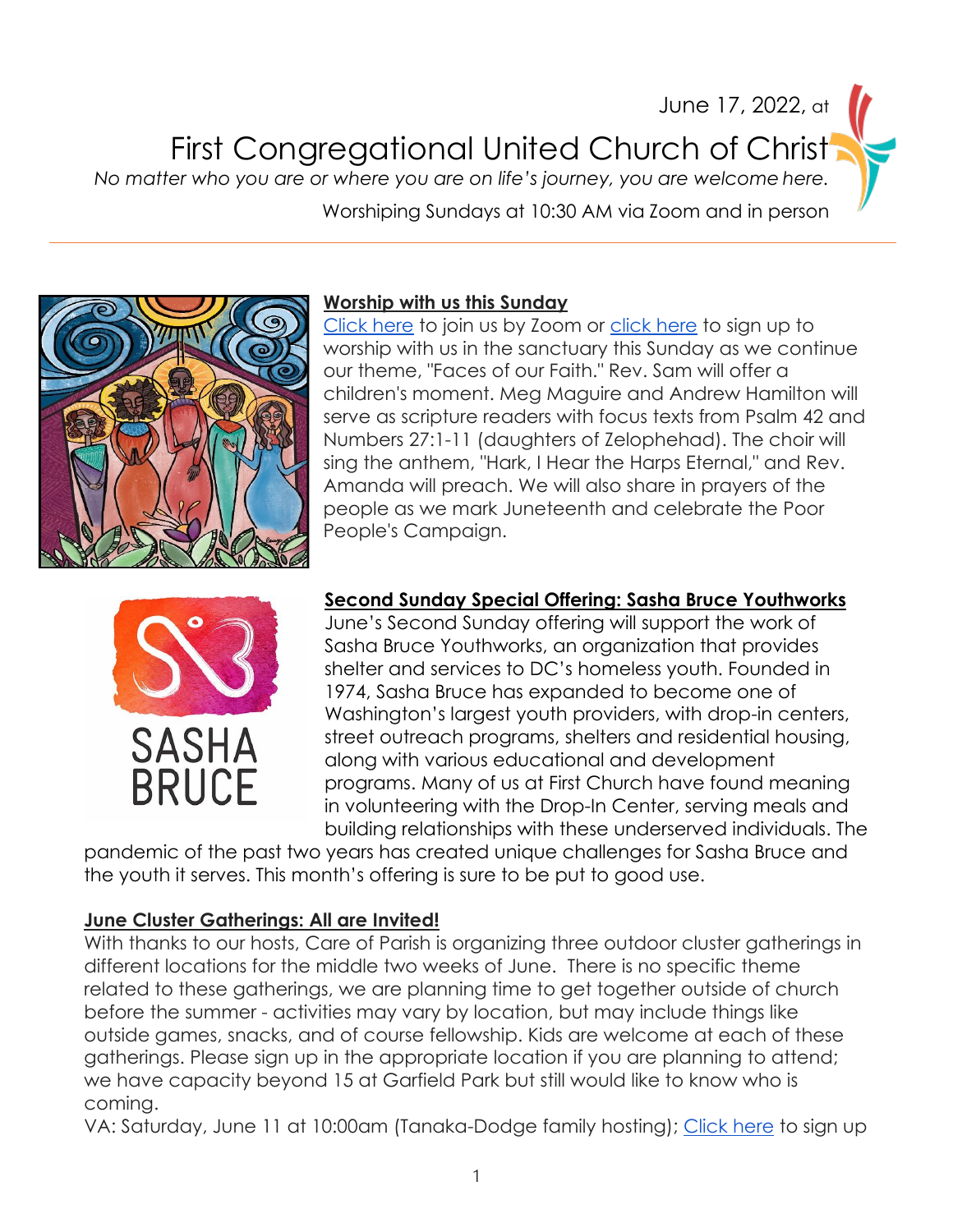NW DC: Monday, June 13 at 7:00pm (Barbara Gerlach hosting); [Click here](https://www.signupgenius.com/go/9040944a4ac2eabfc1-mdcluster) to sign up SE DC: Saturday, June 18 at 4:00pm (Garfield Park); [Click here](https://www.signupgenius.com/go/9040944a4ac2eabfc1-dccluster) to sign up Questions? Contact Mark Jensen, chair of Care of Parish



#### **Poor People's Campaign March on Washington: Sign Up!**

[Click here](https://www.signupgenius.com/go/10c0b49a4a628a2fa7-poor) to sign up for any one of the following: serve food at the community dinner on Friday, June 17 in Freedom Plaza; attend the memorial service for all who died from COVID at the Lincoln Memorial on Friday, June 17; host marchers in your home; provide hospitality

at the church on Saturday, June 18 before the march and rally for UCC folks from around the country. The Poor People's Campaign is asking everyone who plans to march/rally to register, [click here](https://actionnetwork.org/forms/june-2022-mass-poor-peoples-assembly-and-moral-march-on-washington?source=facebook&&fbclid=IwAR2Xck5VCv4ywobnPV4DhB10f5r3vG7KF5BPzm9j98OVrYFgZvPL1ARUamU) to do so. This is a family-friendly event aiming to shift the moral narrative, build power, and make real policies that fully address poverty. Please remember that you can give to our Second Sunday offering to support PPC throughout the month of May by writing a check or donating on our website through Vanco or PayPal; please indicate "Second Sunday offering" in the memo/note section.



#### **Sign-up to Serve as Scripture Reader or Liturgist this Summer**

[Click here](https://docs.google.com/document/d/15WZlGyOLNMcFdw6Rbbjl8zE6pCdifoadKrGUOeS6kTM/edit?usp=sharing) to sign up to serve as a scripture reader or liturgist in worship this summer. We welcome members and friends, local and far flung, adults, youth and children to participate. Your voice helps make us who we are, so please take a moment to sign up. Our worship is enriched by your active participation. Please note that if you

aresigning up to read by Zoom, you need to sign up for the dates indicated on the sign-up sheet as we will not have a Zoom Moderator every week.



#### **Coffee Hour: Seeking Volunteers**

Everyone is missing coffee hour, so we are going to restart it with a caveat and an assist from the Care of the Parish Commission.

The caveat is that there will be less food and it will be restricted to the types of items at Amanda's installation:

clementines and bananas that come in their own wrappers that we can individually remove before we eat them, and wrapped snacks. Baked goods and other delights will need to wait until there are fewer viruses running around.

The assist is that Care of the Parish can reimburse people for what they spend, although we would prefer that you don't get your items from a French restaurant or Ye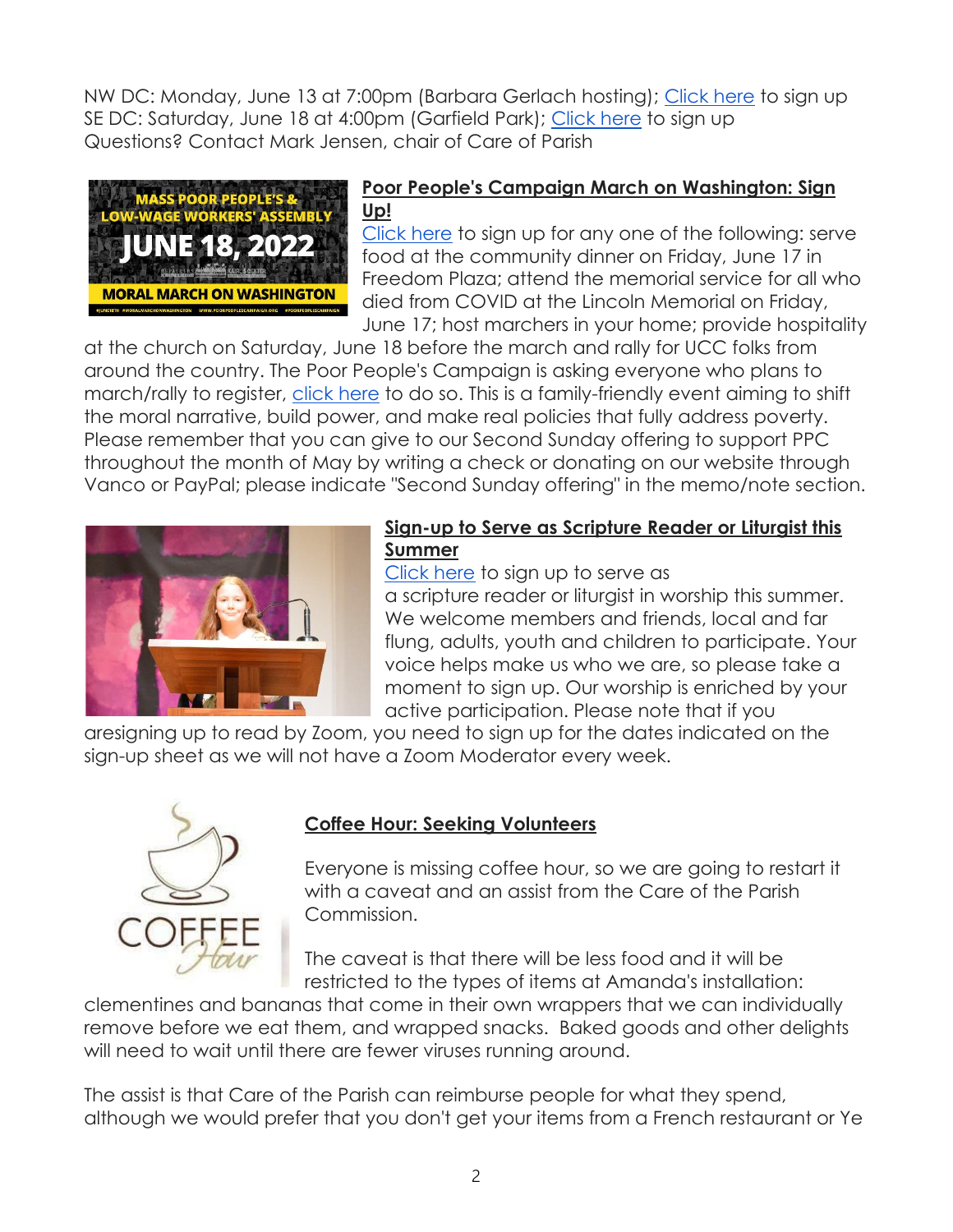Olde Expensive Tea House. Costco or Giant sound fine! No one should have to host coffee hour more than twice a year.

[Click here](https://www.signupgenius.com/go/9040944a4ac2eabfc1-first) to sign-up starting May 29. Given the reduced size of coffee hour, we are asking for two hosts per session. After sign-ups if there are gaps, Care of the Parish is planning to assign people to coffee hour as we did pre-Covid, with the option of saying that you don't want to be called on for whatever reason you choose. If you want to be taken off the hosting list, contact the Care of the Parish Commission and we'll remove your name for as long as you want.

Care of the Parish

## Summer Sunday School



# Honor God's Diversity

This Summer, we are so excited to offer 6 weeks of Summer Sunday School where we will be exploring the spiritual practice, "Honor God's Diversity."

Sundays will include June 12, June 19, June 26, July 10, and July  $17<sup>th</sup>$ , with an opportunity to share on July 24<sup>th</sup> during the Worship Service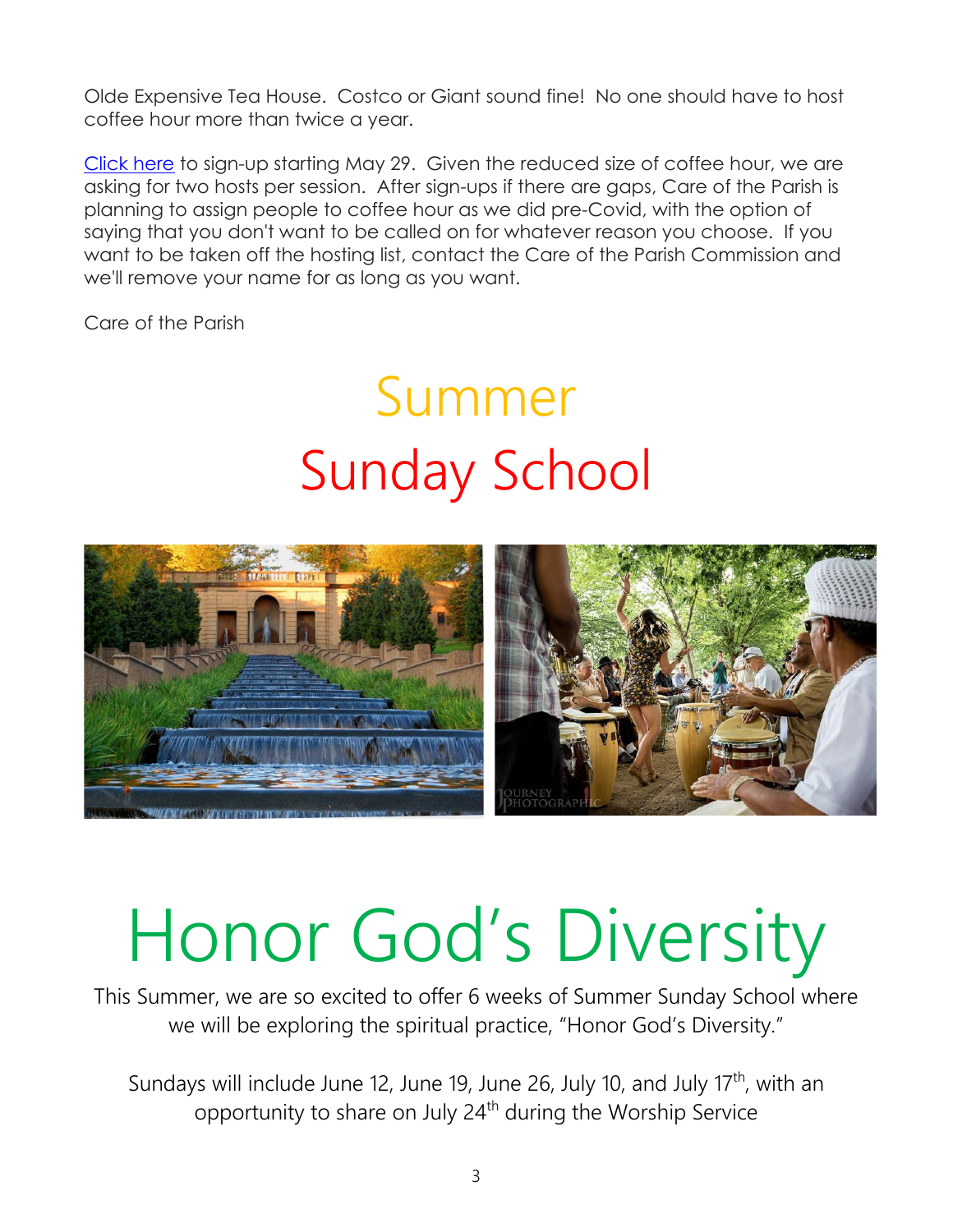On July 10<sup>th</sup>, we will meet at Meridian Hill Park, a beautiful oasis in the heart of the city that attracts Washingtonians from all backgrounds and cultures. (We will meet at the base of the water fall at  $16<sup>th</sup>$  & W St NW at 9:30 AM or 3:00 PM for the Drum Circle)

We can't wait for your child and youth to join us! Have a wonderful Summer!

In friendship and gratitude, Rev. Sam!

#### **Wanted: Ushers!**

Perks:

➢ Access, access, access—to the "brick-andmortar" version of church

- ➢ Seeing fellow members and friends in person
- $\triangleright$  The fun of directing crowds (sizes may vary)
- ➢ Checklists—who doesn't love a good checklist?!
- ➢ Some semblance of what was and what will be
- ➢ Not Zoom

 If interested, please sign up using this link: <https://www.signupgenius.com/go/10C0A4FAAA72AA1FF2-first1>